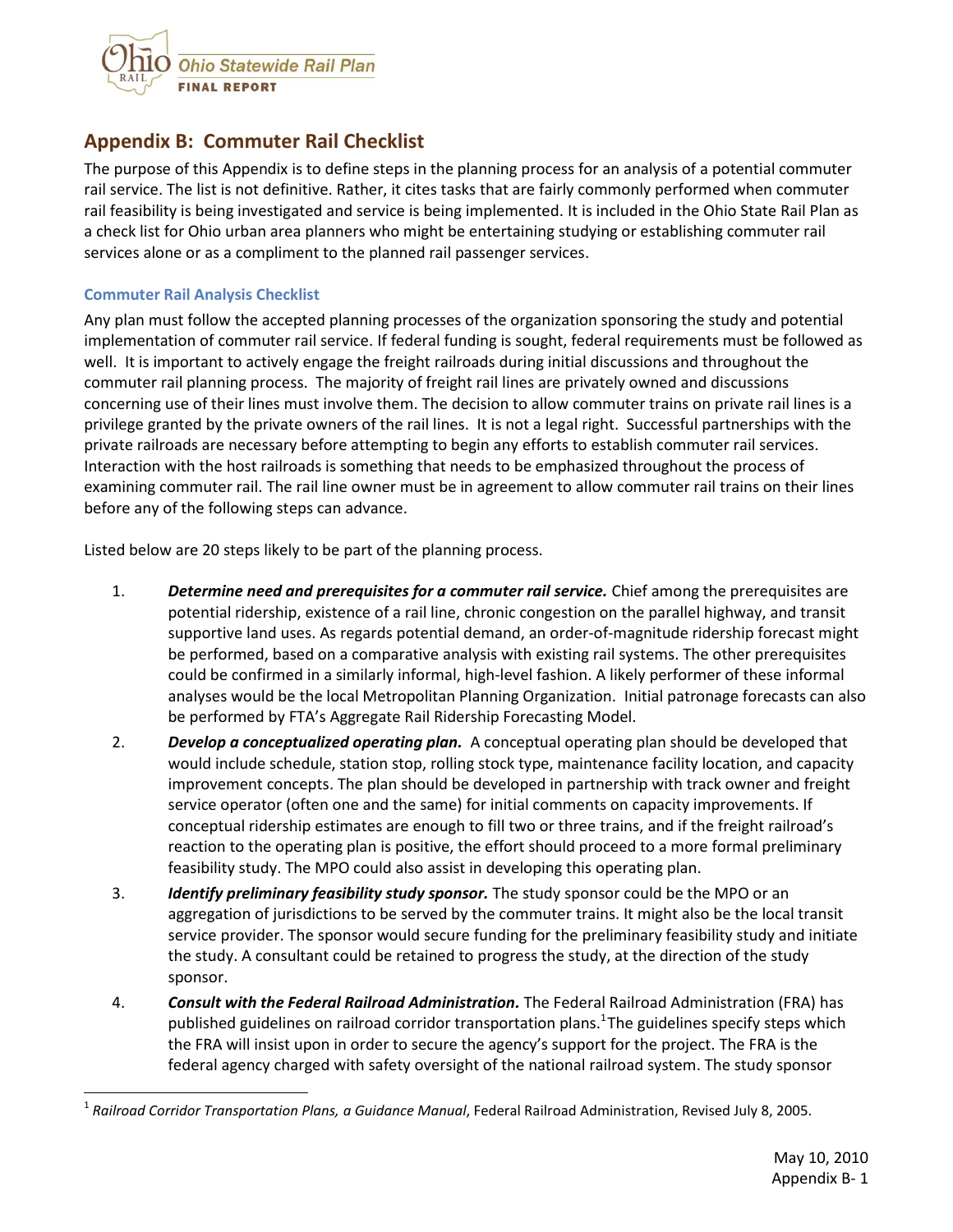

should consult with the FRA about the commuter rail concept, share the conceptual ridership and operating plan, and obtain the agency's comments. If study sponsors anticipate that federal funding might be sought to help fund the implementation, then sponsors should also consult with the Federal Transit Administration (FTA) and the Federal Highway Administration (FHWA) and obtain their comments.

- 5. *Establish a study steering committee.* The committee could consist of service area stakeholders to guide the analysis and offer feedback throughout the study effort. The freight rail operator should be a member of this committee. With funding secured and a steering committee in place, the preliminary feasibility study, inclusive of Steps 6 through 14 below, can begin. The study may take between 6 to 12 months to complete.
- 6. *Define the service concept.* Moving beyond the conceptual operating plan, and in partnership with the rail owner, the study sponsor should identify the specific endpoints, the intermediate station locations, and the equipment maintenance and layover facilities, also known as support facilities. Detailed schedules for the commuter trains would be developed.
- 7. *Develop a ridership and revenue forecast.* The forecast should include one for the start-up year, and another 10 or even 20 years thence. The ridership forecast should be prepared using a traditional travel demand model calibrated to produce a commuter rail ridership forecast. While most large metropolitan MPOs have a commuter rail mode in their models, many do not. The study sponsor should ensure that the model to be used will meet the requirements of the FTA, if federal funding might be sought. Revenue estimates can be based by multiplying an average fare (e.g. 15 cents per train mile, assuming a mix of monthly passes, 10-ride tickets, senior discounts, disabled person discounts, student discounts, and cash fares) by total anticipated ridership. Defensible average fares can be estimated by a comparative analysis of existing systems' fare structures.
- 8. *Select a rolling stock type.* Three general types of rolling stock are potentials for a new commuter rail service. One option is electric locomotives or electric trainsets, which would imply expensive electrification of the rail route. Another option is self-propelled diesel railcars, known DMUs. However, no DMUs are being manufactured in the U.S., as previously noted. To this point, the most start-up commuter rail rolling stock have consisted of diesel locomotive-hauled trainsets and trailing coaches. While there a limited number of passenger diesel locomotive builders in the U.S., used and serviceable locomotives are available. There are multiple commuter car builders in the U.S. Regardless of equipment type, each prospective equipment manufacturer should be contacted to learn equipment specifics and lead times for delivery, which can be up to 2 years. Locomotivehauled commuter rail trainsets operate in bi-directionally in push-pull mode: a locomotive on one end and a trailing coach with a driver's compartment on the other, obviating the need to turn a trainset at each terminus.
- 9. *Perform an operations simulation.* This step requires the use of a computer program which can route trains over a network and resolve how trains operating in opposing directions pass each other. Large freight railroads have such programs, which resolve meet-pass conflicts on the basis of priority. Passenger trains usually have higher priority than freight trains. Thus on a single-track network, passenger trains pass opposing freight trains, which are directed by the program to passing sidings. Key inputs to the simulation are the existing track configuration, the existing freight movements on the line, and the proposed passenger schedules and rolling stock. Output will enable identification of specific capacity improvements to ensure commuter and passenger trains reliability. The simulation should also consider any freight service increases, either in numbers of trains or train length, likely to exist in the future. Ideally, the potential host freight railroad would perform the simulation, and provide the results for review and validation by the study sponsor.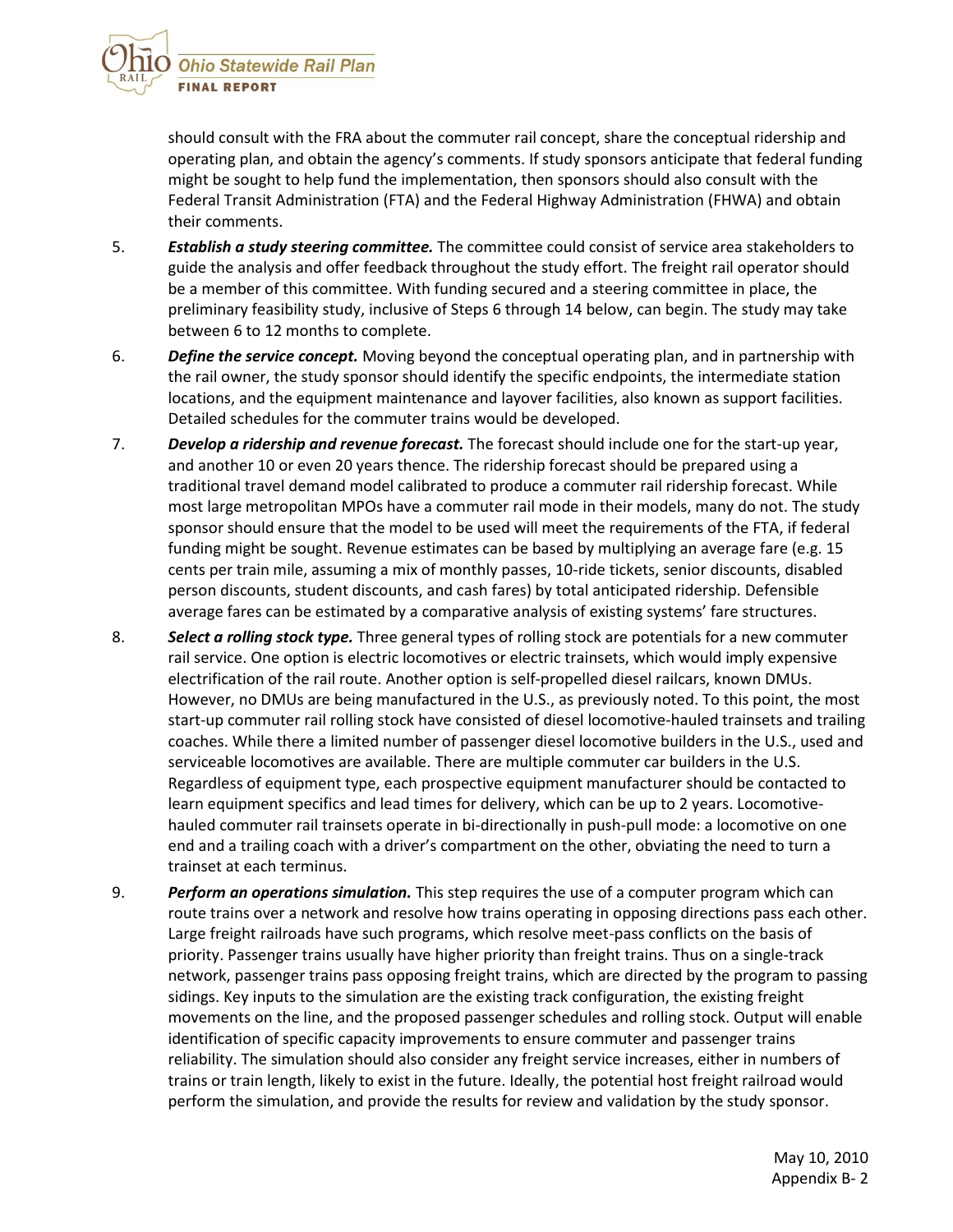Ohio Statewide Rail Plan **FINAL REPORT** 

- 10. *Calculate operating and maintenance (O&M) costs.* O&M costs include costs for crews, maintenance of equipment, maintenance of facilities, professional fees, insurance, management expenses, rents, and general and administrative expenses. These can be estimated through comparative analysis of existing commuter rail systems' O&M costs and making appropriate adjustments.
- 11. *Calculate capital costs.* Capital costs include rolling stock, support facilities, improvements to structures, stations, signal system improvements, new track to improve line capacity, track upgrades, grade crossing safety improvements, communications systems including electronic message signs, ticket vending machines, among other things. Improvements can include highwayrail separations, often costing millions of dollars. However, these would occur only at crossings that already have high volumes of both rail and motor vehicle traffic.
- 12. *Define transit integration.* Typically, the majority of commuter rail riders drive to their origin stations. At a destination station, however, those whose jobs are not within walking distance are dependent on local transit to move them to their work centers and back to the station in the afternoon. The point of this task is to determine how commuter rail and local transit can work together to provide a reliable, efficient, and effective transfer of passengers.
- 13. *Develop a pro forma financial plan.* This plan will identify the required operating subsidies, i.e. operating expenses in excess of fare revenue. The plan will also detail when costs for required capital improvements will be incurred. The plan will make specific assumptions about funding sources to cover expenses. At this point, study sponsor will make a decision on whether or not to seek federal assistance.
- 14. *Produce a transportation plan.* This plan should be consistent with FRA guidelines and compatible with the operations of the rail owner. Beyond specification of likely ridership, revenue and costs, the plan should detail the public benefits of the new rail service through such metrics as transit time savings, greenhouse gas emissions and VMT reductions, opportunities for transit-oriented development around stations, and general economic development consequent with establishment of the service. The plan should specify the likely environmental impacts to the service area of building and operating a commuter rail service, and how these might be mitigated. If the plan is adopted by they study sponsor, then concrete steps toward implementation can begin.
- 15. *Craft the institutional agreements for funding.* These agreements will detail the future rail service sponsors and their funding shares.

*Federal funding requirements:* If federal funding is to be sought, the FTA's New Starts process (49 USC Section 5309) must be followed<sup>2</sup>. The process specifies that an Alternatives Analysis (AA) will be required. The AA can last 18 to 24 months. The purpose of the AA to confirm that commuter rail is indeed the best solution to the transportation need, that is, it is the Locally Preferred Alternative (LPA). It will revisit anticipated ridership, revenue, and costs to the degree required by the FTA, the likely source of federal funding for the project. At local discretion, the AA may include the undertaking of a Draft Environmental Impact Statement (DEIS). FTA strongly encourages the involvement of a wide range of stakeholders – including the general public – in the AA study process. The DEIS effort can require another 18 to 24 months. If FTA accepts the AA and the LPA, federal funding can be obtained for preliminary engineering, final design, and construction.

If no federal funding is sought, the service sponsors can move directly to right-of-way purchase, design, construction, rolling stock acquisition, and implementation. It is important to note that

l

 $2$  More detail on the New Starts process can be found at:

http://www.fta.dot.gov/planning/newstarts/planning\_environment\_2608.html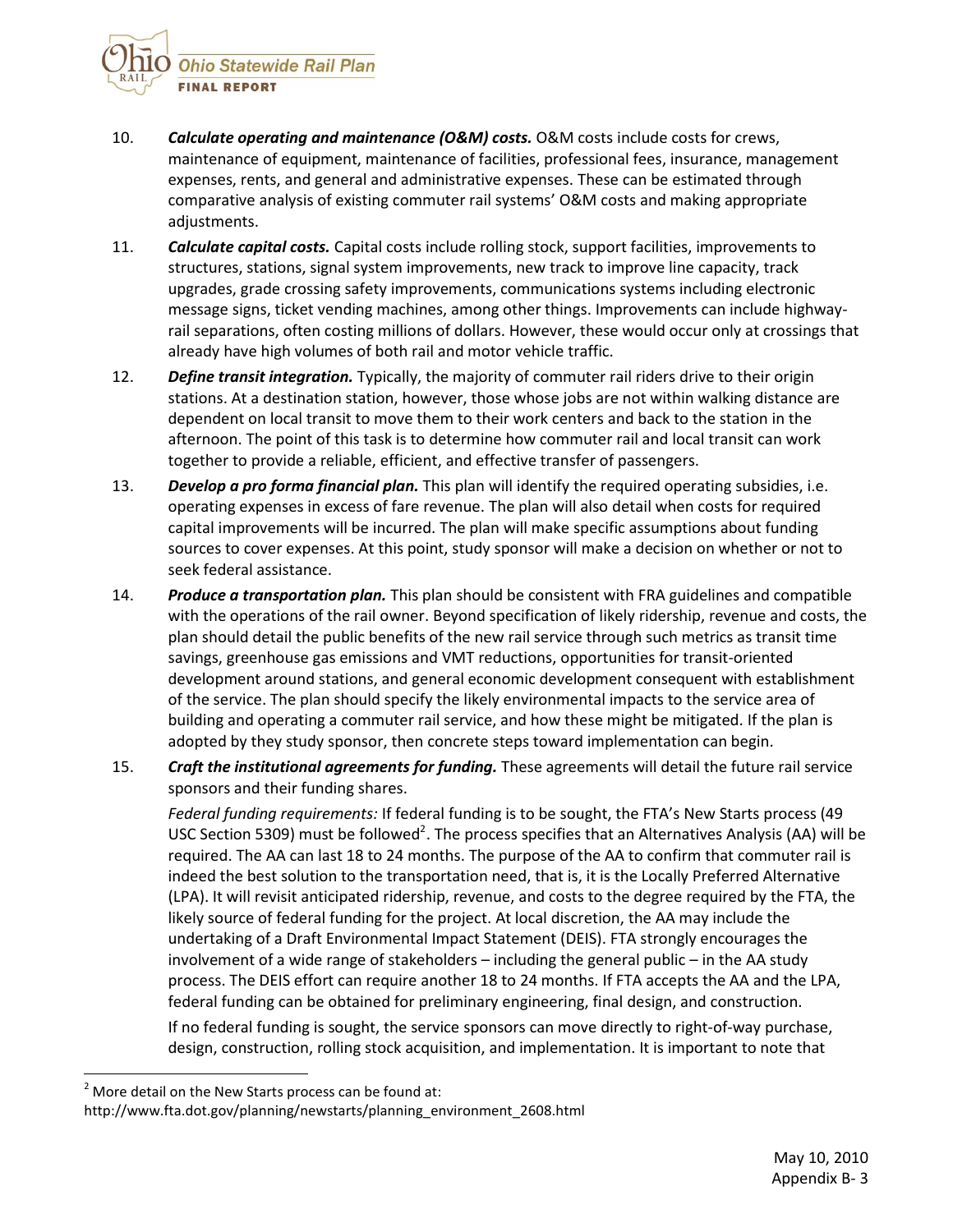

modifications for railroad rights-of-way are exempt from environmental review. However, construction of stations and support facilities, which normally are at least partially outside of a rail right-of-way, would require environmental assessment.

- 16. *Establish a service management team.* The team is required to move ahead with the federal requirements, if federal assistance is sought, or to move ahead directly to design, construction, etc., and to secure operating agreements with the freight carrier/track owner. The team will need to continue to involve the FRA and FTA, and potentially the FHWA, in planning and oversight.
- 17. *Order equipment and build the system.* These tasks can occur concurrently. They could take another 18 to 24 months. Shorter lead times for equipment could be achieved, if orders are added to already contracted production runs. Time could be slashed if used but serviceable rolling stock could be found. Nashville's Music City Star purchased surplus rolling stock from Chicago's Metra service to begin operations. Negotiations for any land acquisitions required for stations and support facilities could push back the start of construction.
- 18. *Hire an operator and an equipment maintainer.* The management team could contract with Amtrak, with a private contractor, or with the track-owning freight railroad for operations and maintenance of equipment. For example, Caltrain on the San Francisco Peninsula contracts with Amtrak to operate and maintain trains. A non-railroad private contractor provides these services to Altamont Commuter Express (ACE) in Northern California. Operating on BNSF Railway track, Sounder in Seattle relies on BNSF to run trains and on Amtrak for equipment maintenance. The host freight railroad may wish to retain responsibility for higher track maintenance levels consequent with the implementation of passenger trains, and be reimbursed for this work by the commuter service.
- 19. *Test and debug the system.* Once the track and signaling systems have been improved, the stations and support facilities built, the rolling stock delivered, ticketing and communications systems installed, and the operator trained, testing and debugging must be performed prior to start of revenue service. Inevitably there will be glitches that will need to be fixed. Testing and debugging could require a further 6 months.
- 20. *Cut the ribbon and begin revenue service.* Services for which federal funding was not sought can start within 2 to 3 years of when the service concept was adopted by project sponsors. Start-up of services for which federal funding was obtained can take twice that time, or even more. Regardless, opening day is a long anticipated and eagerly awaited event. Some services have kicked off operations by temporarily offering train rides free to the public in an effort to engender support and interest in the service.

## **With an Eye to the Future**

Once the service is up and running, service sponsors will likely continue to grapple with securing funding for regular operations and capital improvements. If service sponsors include multiple agencies, recurring debates over who should contribute how much can be expected.

As ridership builds, the service managers may seek to expand the service, either in terms of more trains, more lines, or line extensions, or all three. Such expansion will require a critical long-term strategic assessment of the system: what it has accomplished, and where it needs to go. For example, new outlying housing developments along the rail line or beyond the existing terminus may indicate a need for new stations or a line extension. Rapid ridership growth may indicate a need for either more cars per trainset or more trains.

The results of that assessment will share elements with the preliminary feasibility study discussed above: forecasts of ridership and revenue, estimates of operating and capital costs, and perhaps even modifications of